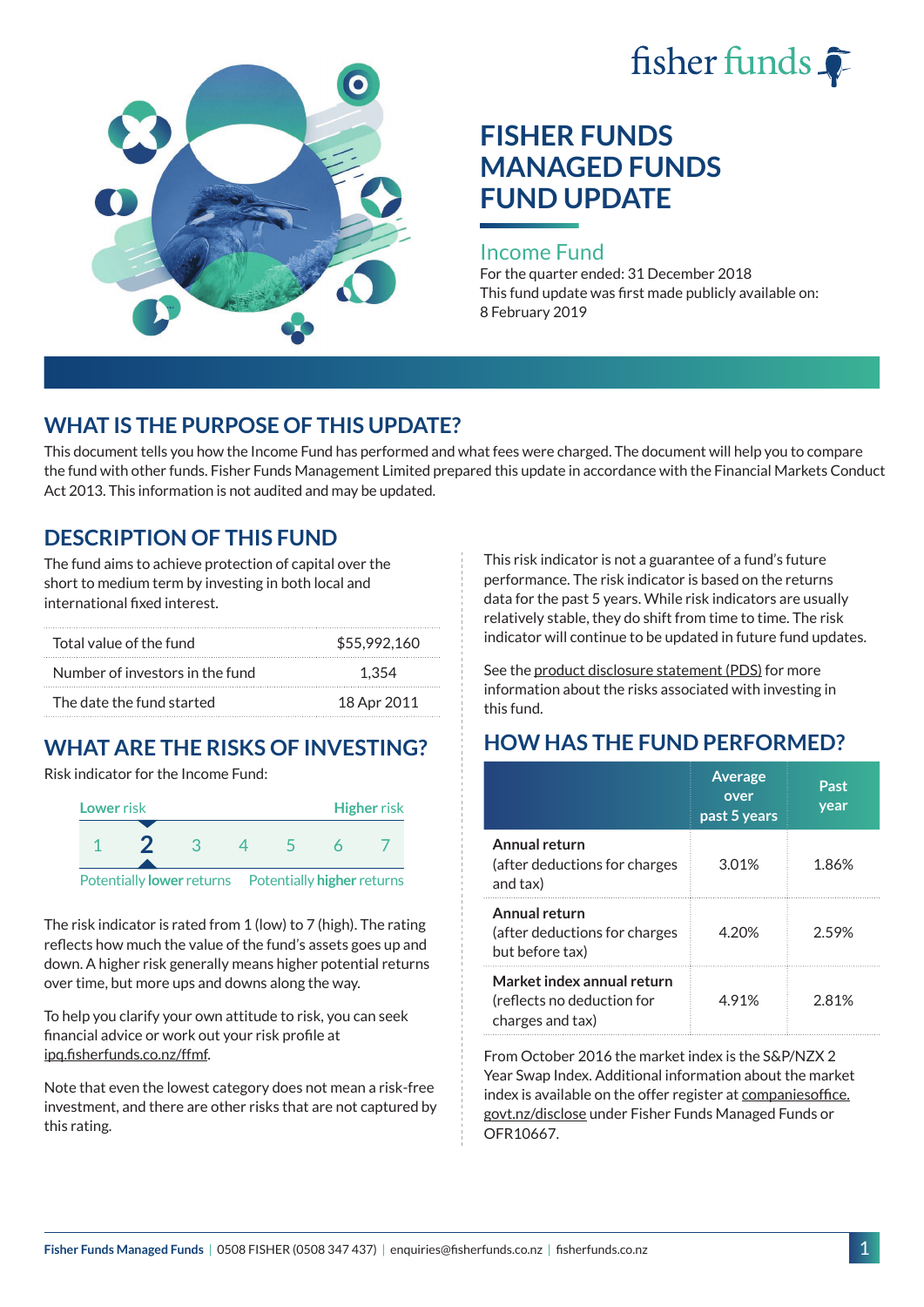## **ANNUAL RETURN GRAPH**



This shows the return after fund charges and tax for each year ending 31 March since the fund started. The last bar shows the average annual return since the fund started, up to 31 December 2018.

**Important:** This does not tell you how the fund will perform in the future.

Returns in this update are after tax at the highest prescribed investor rate (PIR) of tax for an individual New Zealand resident. Your tax may be lower. The market index return reflects no deduction for charges and tax.

#### **WHAT FEES ARE INVESTORS CHARGED?**

Investors in the Income Fund are charged fund charges that include GST. In the year to 31 March 2018 these were:

|                                                       | % of net asset value |
|-------------------------------------------------------|----------------------|
| <b>Total fund charges</b>                             | 1 22%                |
| Which are made up of:                                 |                      |
| <b>Total management and</b><br>administration charges | 1.22%                |
| Inding:                                               |                      |
| Manager's basic fee                                   | 1.01%                |
| Other management and<br>administration charges        | 0.21%                |
| Total performance-based fees                          |                      |

Small differences in fees and charges can have a big impact on your investment over the long term.

#### **EXAMPLE OF HOW THIS APPLIES TO AN INVESTOR**

Katie had \$10,000 in the fund at the start of the year and did not make any further contributions. At the end of the year, Katie received a return after fund charges were deducted of \$186 (that is 1.86% of her initial \$10,000). Katie did not pay other charges. This gives Katie a total return after tax of \$186 for the year.

#### **WHAT DOES THE FUND INVEST IN? Actual investment mix**

This shows the types of assets that the fund invests in.



#### **Target investment mix**

This shows the mix of assets that the fund generally intends to invest in.